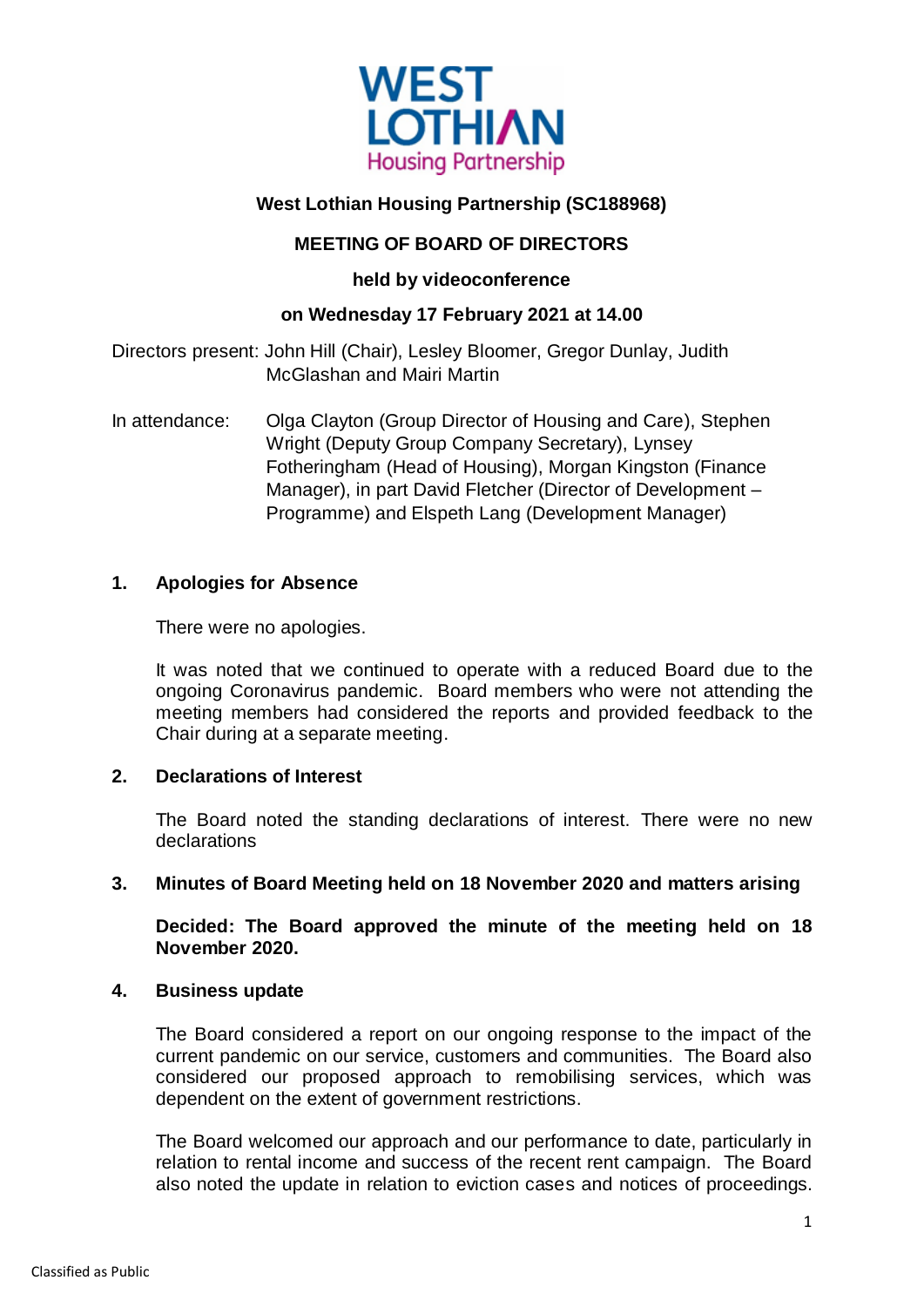The Board considered the revised escalation process we had in place to manage arrears cases where we are satisfied that customers refuse to pay rent, rather than cannot pay category.

#### **Decided: The Board noted the update provided.**

#### **5. Rent and other charges 2021/22**

The Board considered a report on the recent tenant consultation process and discussed the response rate which was lower than in previous years. It was noted that this was reflected across other RSLs and had been impacted by the pandemic and lockdown measures which meant that we had been unable to carry out face to face engagement. It was noted that our engagement framework had been reviewed and was on the agenda for consideration. It was explained that we would expect the new engagement framework to help improve our response rates in future.

### **Decided: The Board**

- **1) Considered the feedback received through the consultation process with tenants on our 2021/22 RSL rent and service charge increase;**
- **2) Approved a 2% increase for all ex Barony tenants;**
- **3) Approved a 1.7% rent and service charge increase for 2021/22 for all other tenants; and**
- **4) Agreed that we formally write to tenants to confirm this subject to Group Board approval.**

#### **6. Stronger Voices, Stronger Communities – our new engagement framework**

The Board considered a report on the new engagement framework which had been designed to support the ambition in the new strategy to transform our engagement approach and shift the balance of power towards our customers.

The Board welcomed the approach to engagement and in particular the move towards ensuring that 25% of our customer facing budgets were controlled by customers by 2026. It was noted that this would not include mandatory compliance activity which would continue to be delivered via central budgets to ensure that we meet our statutory and regulatory duties.

The Board was informed about a recent YouChoose pilot project through which customers had had the opportunity to vote on three shortlisted projects.

#### **Decided: The Board:**

- **1) Noted the new Group engagement framework; and**
- **2) Noted the WLHP draft engagement programme.**

#### **7. Transforming our rent payment methods**

The Board received a report on our approach to modernising the approach to rent payment methods to ensure we fully harness the opportunities presented by technology for the benefit of our customers and our business.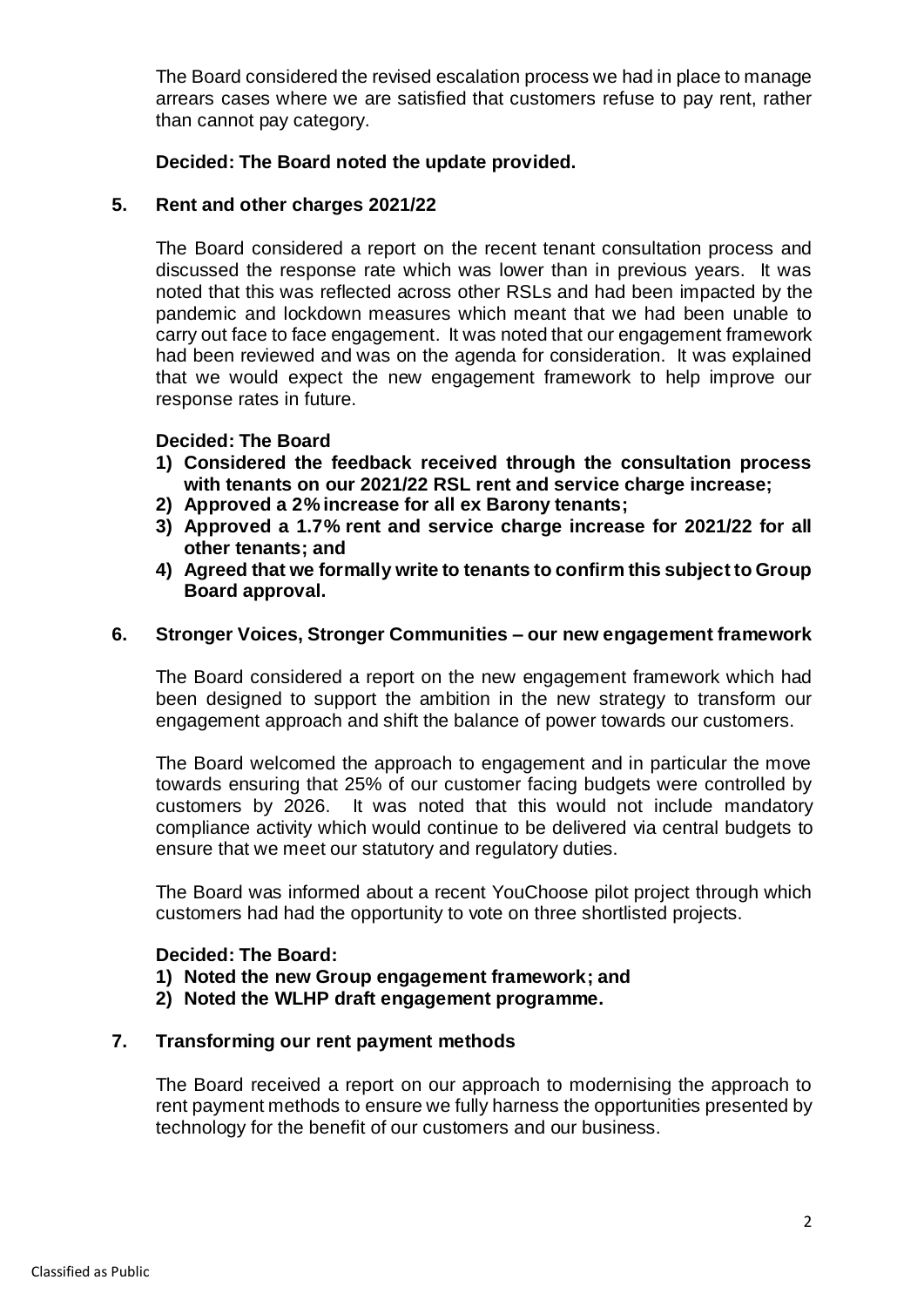The Board considered the proposals and the impact on customers, noting protections we have in place to identity recurring trends that may indicate a customer is struggling such as repeated credit card payments. The Board discussed impact on those with no bank accounts and asked that we investigate whether there is an opportunity to reduce the transaction fee for recurring direct debit.

# **Decided: The Board:**

- **1) approved the approach to modernising rent payment methods as we fully harness the opportunities presented by technology for the benefit of both customers and our business, including the exploration and introduction of recurring card payments**
- **2) noted the wider review of the Group's approach to rent and income collection, with a progress report to be provided in 2021;**
- **3) noted that our current WSS offering requires to be reviewed in the longer term and in the context of delivering a customer App to facilitate easier access to services, deliver exceptional customer convenience and capture just in time feedback.**

### **8. Operating model update: approach to service delivery**

The Board received a report on our approach to developing service delivery during the 2021-26 strategy period. The Board considered the report and discussed the proposed move to develop our web self-service and web-chat services. It was noted that web-chat was currently available on MyHousing but that maturity of the platform elsewhere in the business was low. It was noted that we would require to ensure the web-chat service was resourced to ensure that it meets customer expectations around response times. The Board also discussed the proposed approach to repairs and our ambition to allow customers to book 2-hour appointment slots online.

The Board also discussed the role of Lowther Homes in the group, including its role in managing mid-market rent properties for WLHP.

### **Decided: The Board**

- **1) noted the approach to service delivery for the 2021-26 strategy period; and**
- **2) noted that the approach to service delivery would form part of our operating model along with more flexible working by staff and development of corporate hubs that the Board considered at its previous meetings.**

# **9. Group Homelessness Policy 2021-26**

The Board received a report on our new homelessness policy, which supported the ambition in the new strategy to lead in the national agenda around rapid rehousing and Housing First. The Board welcomed the approach and the Group ambition to: house 10,000 homeless households during the strategy period; strengthen pathways of service and support for homeless households through working with those who have lived experience; creating an integrated value proposition through our expertise and resources across care, support, housing, advice, training, volunteering and employment.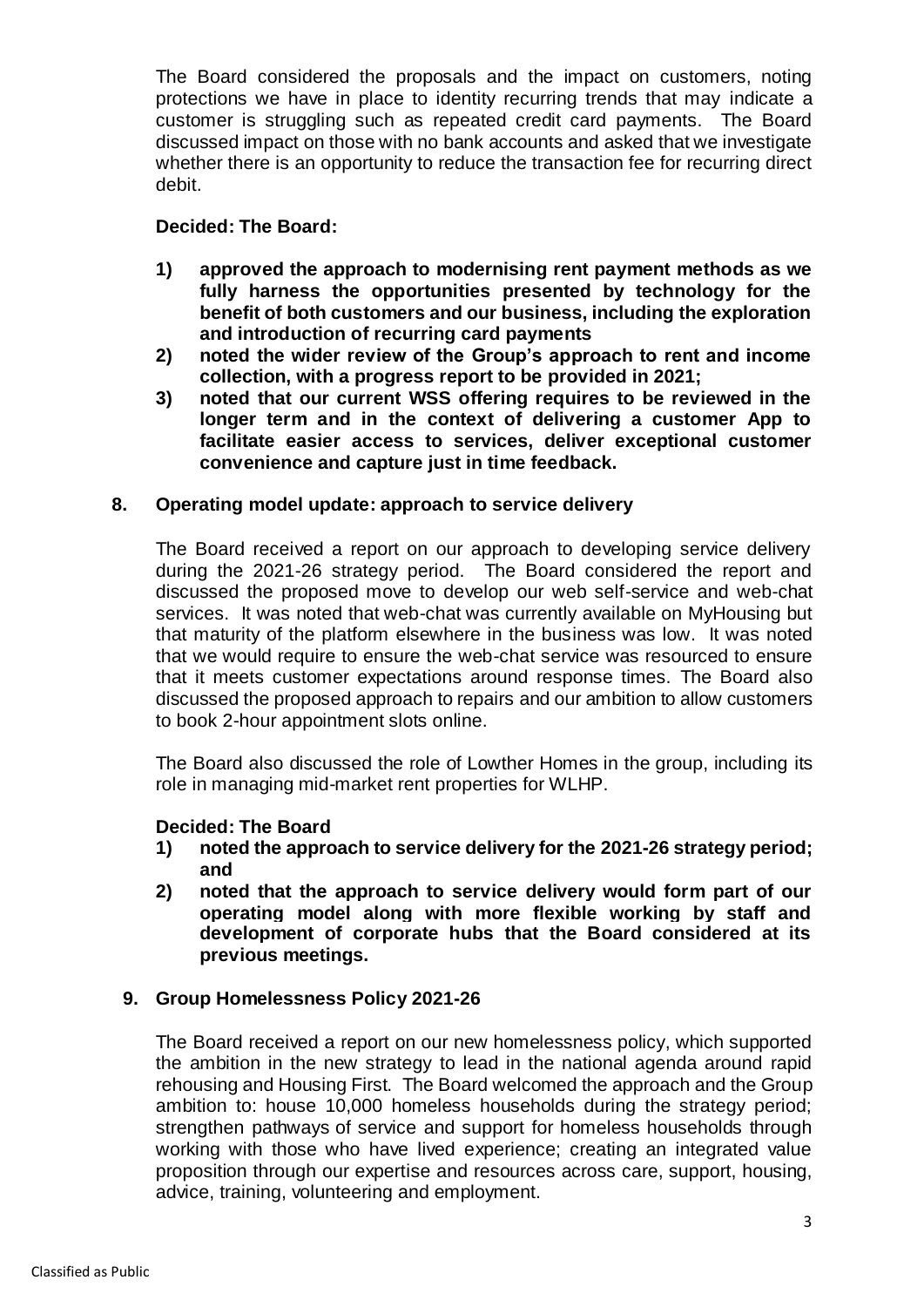The Board discussed the target to let 50% of our homes to homeless applicants and noted that this responded to the requirements of West Lothian Council. The Board discussed the importance of providing intensive support to homeless households which helps to improve sustainability and maintain balanced communities.

## **Decided: The Board noted the Group Homelessness Policy and its designation as a Group Policy.**

#### **10. Five-year development programme**

The Board received a report on our proposed development programme which would see us develop 613 new affordable homes in West Lothian over the five years to 2025/26.

The Board considered the programme and discussed the potential impact of Covid on development in terms of construction costs and access to materials. It was noted that we will continue to monitor these risks and that we have an agreed rate of return which requires to be achieved for any development to proceed. The Board was also informed about the ongoing diligence and engagement with our contractors to ensure we are satisfied about their ability to deliver for us.

#### **Decided: The Board:**

- **1) Approved the five-year development programme as summarised in the report; and**
- **2) Noted that the five-year development programme would be reviewed annually and presented for approval to the Board in conjunction with the business plan.**

### **11. 2021/22 financial projections**

The Board considered the financial projections including:

The Board scrutinised the projections and noted that efficiencies in procurement and reduction in long term interest rates have increased our planned savings from the earlier introduction of our operating model and allowed us to reduce long term rent assumptions from 3.5% to 2.9%. It was agreed that we should keep our rent assumptions under regular review.

The Board considered our headroom in relation to interest cover and noted that this was calculated on a Group-wide RSL level.

The Board also discussed the impact of the mid-market rent development programme managed through Lowther Homes and proposal that this would generate c.£500k of annual income by 2025/26.

#### **Decided: The Board:**

- **1) Approved the updated financial projections for investment in assets and service over the five-year period to 2026; and**
- **2) Agreed that the projected 2021/22 figures form the basis of next year's annual budget which will be presented to the Board for final approval in March.**